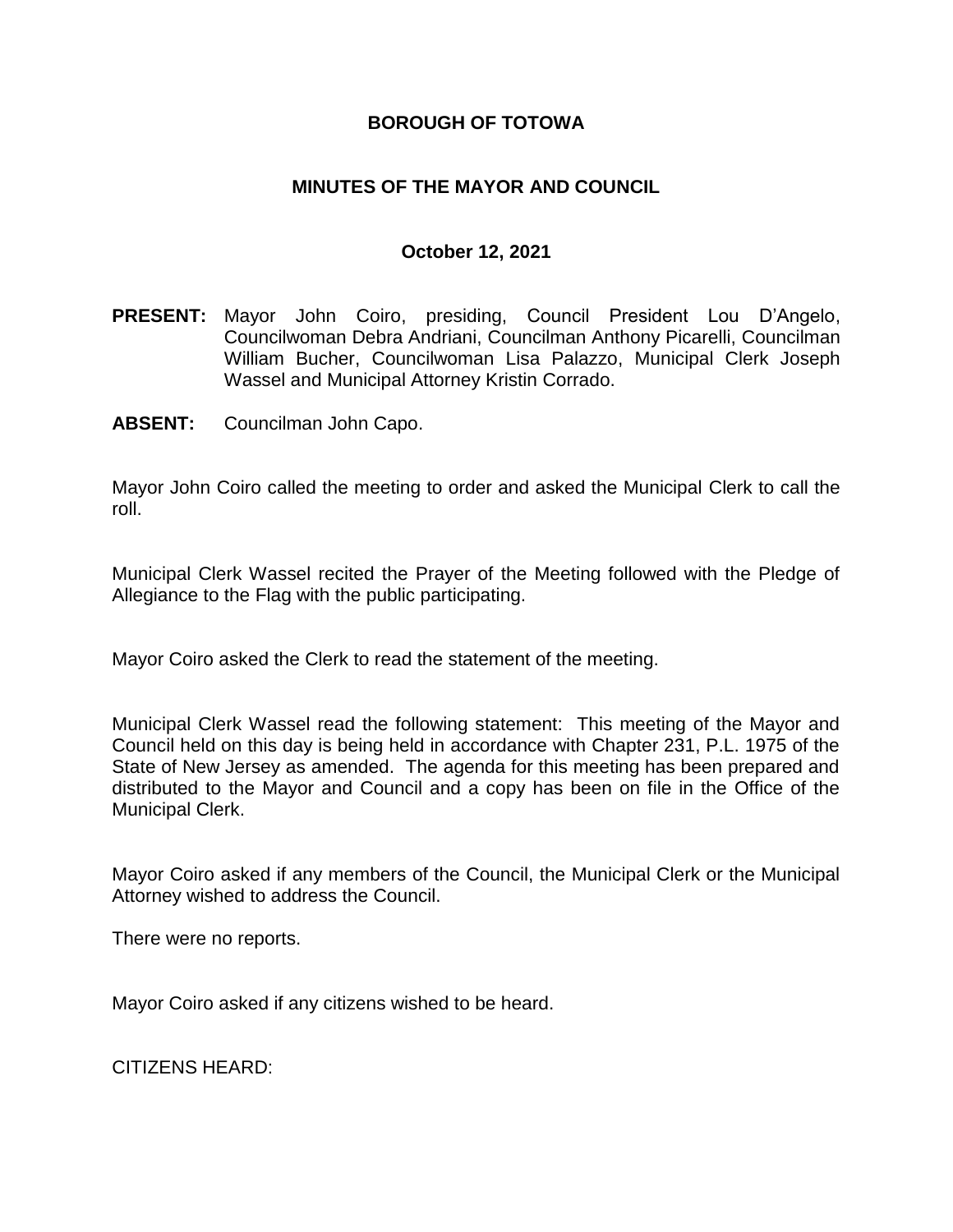Mike Mahometa, 269 Lincoln Avenue: Stated that he is finally back and said that the artificial turf field at the PAL is really good because there are no geese. Said that he is concerned because the electronic speed monitor has been removed and now the cars are speeding back up and down Lincoln Avenue. He would like to have the monitor brought back or would like to see speed humps installed. Mayor Coiro: Told him that we move the speed monitor around because there is speeding on other streets as well and regarding the speed humps, we would have to make sure that the residents want them. Police Chief Carmen Veneziano: Said they would bring the speed monitor back at some point.

There was a motion by Councilman D'Angelo, seconded by Councilwoman Andriani to approve the Minutes of the Mayor and Council for the meeting of September 28, 2021. On roll call vote, all members of the Council present voted in the affirmative.

COMMITTEE ON FINANCE:

There was a motion by Councilman Picarelli, seconded by Councilman D'Angelo to approve Resolution No. 2021-21 for the payment of bills. On roll call vote, all members of the Council present voted in the affirmative.

There was a motion by Councilman Picarelli, seconded by Councilman D'Angelo to adopt the following resolution authorizing the Treasurer to issue refunds to various property owners pursuant to State Tax Court judgments. On roll call vote, all members of the Council present voted in the affirmative.

### **RESOLUTION**

WHEREAS, there has been a State Tax Court Judgment to reduce the evaluation on the following.

NOW, THEREFORE, BE IT RESOLVED, that the Treasurer of the Borough of Totowa is authorized to refund this amount.

| <b>Block</b> | Lot | <b>Property/Owner</b>                      | Payable To:                                                                                                                                                     | Year | From      | Τo        | Amount     |
|--------------|-----|--------------------------------------------|-----------------------------------------------------------------------------------------------------------------------------------------------------------------|------|-----------|-----------|------------|
| 9.05         | 11  | 40 Mountainview Ct.<br>Kanani, M, N, B & T | Jennifer R. Jacobus 2020<br>Trustee for Kanani, M, N, B & T<br>Mail to:<br>Jacobus & Associates LLC<br>201 Littleton Road, Suite 100<br>Morris Plains, NJ 07950 |      | 1.540.000 | 1.440.000 | \$2,422.00 |
|              |     |                                            |                                                                                                                                                                 |      |           |           |            |

Minutes 10/12/2021 **Page 2**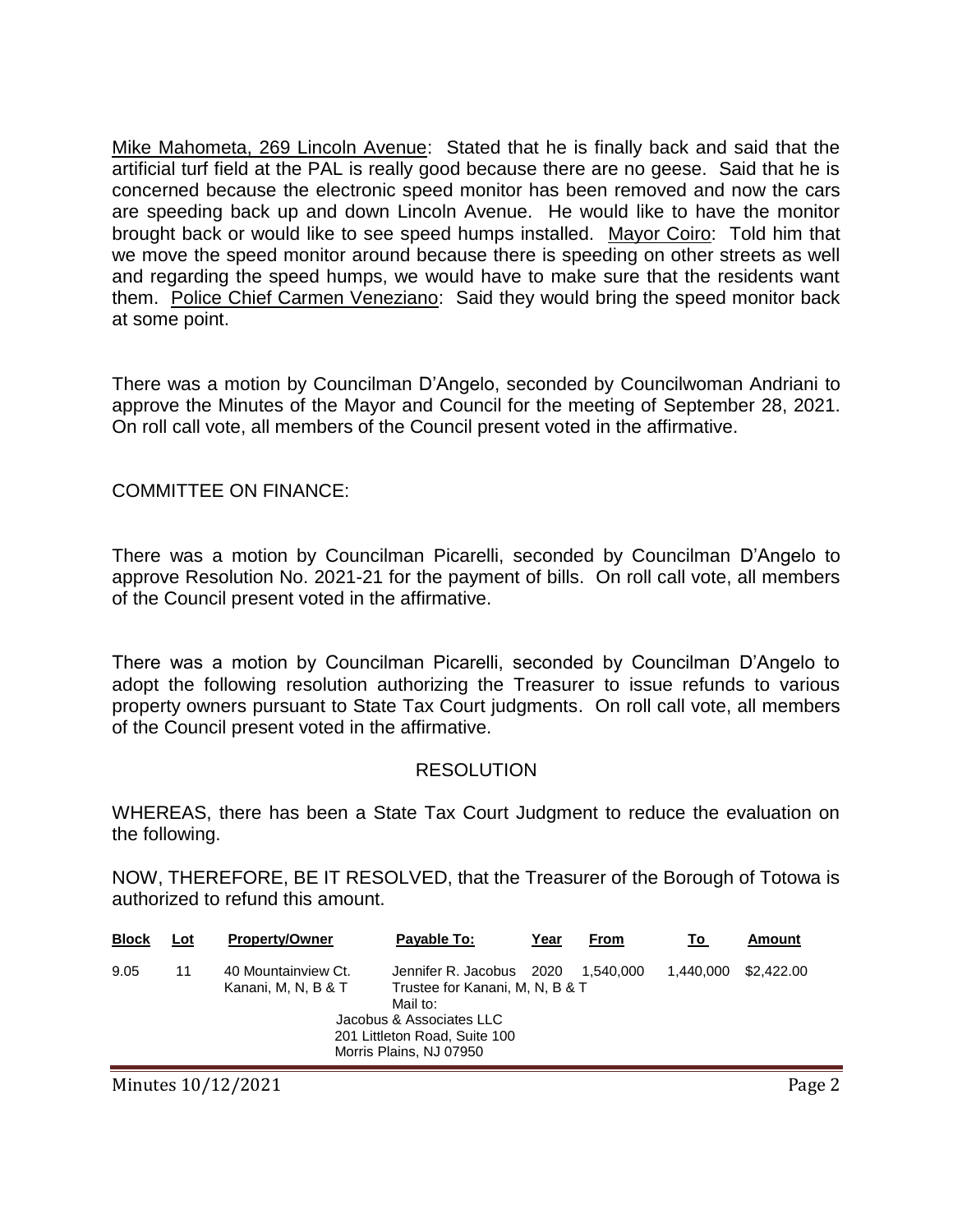There was a motion by Councilman Picarelli, seconded by Councilman D'Angelo to authorize the Borough of Totowa to "opt-in" to the National Opioid Settlement. On roll call vote, all members of the Council present voted in the affirmative.

There was a motion by Councilman Picarelli, seconded by Councilman D'Angelo to approve payment of the  $4<sup>th</sup>$  Quarter 2021 Budget Allotment to the Borough of Totowa Public Library in the amount of \$194,321. On roll call vote, all members of the Council present voted in the affirmative.

COMMITTEE ON PUBLIC SAFETY:

Upon the recommendation of the Committee, there was a motion by Councilman D'Angelo, seconded by Councilman Bucher that Lieutenant Brian Mulroony, Lieutenant George DiPasquale and Lieutenant Jerry Tolomeo be promoted to the rank of Captain. On roll call vote, all members of the Council present voted in the affirmative.

# MAYOR'S APPOINTMENT

I, Mayor John Coiro, with the advice and consent of the Council do hereby promote Lieutenant Brian Mulroony, Lieutenant George DiPasquale and Lieutenant Jerry Tolomeo to the rank of Captain in the Borough of Totowa Police Department, effective with their swearing in ceremony on October 26, 2021.

There was a motion by Councilman D'Angelo, seconded by Councilman Bucher to confirm the promotions. On roll call vote, all members of the Council present voted in the affirmative.

There was a motion by Councilman D'Angelo, seconded by Councilman Bucher to adopt the following Resolution Authorizing The Purchase And Delivery Of Two 2021 Ford Explorer Interceptor SUV's For The Borough Of Totowa Police Department. On roll call vote, all members of the Council present voted in the affirmative.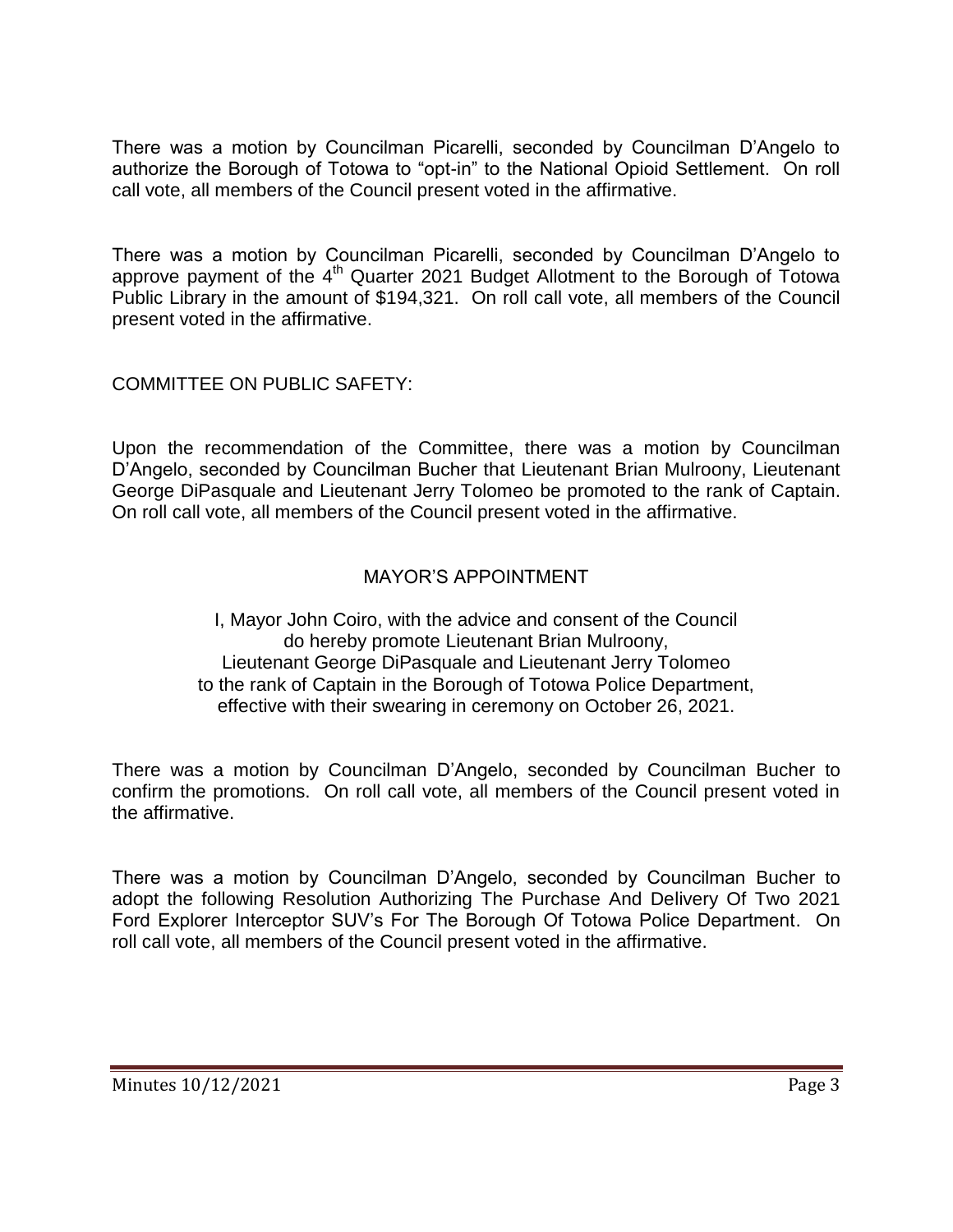# RESOLUTION NO. 102-2021

## RESOLUTION AUTHORIZING THE PURCHASE AND DELIVERY OF TWO 2021 FORD EXPLORER INTERCEPTOR SUV'S FOR THE BOROUGH OF TOTOWA POLICE DEPARTMENT

WHEREAS, the Borough of Totowa Police Chief has requested that two new police vehicles be purchased and added to the Borough of Totowa fleet; and

WHEREAS, more specifically, the Police Chief has requested the purchase of two Ford Police Interceptor Sports Utility Vehicles ("SUVs"); and

WHEREAS, the Mayor and Council of the Borough of Totowa have determined that there is a need for two new police vehicles in order to maintain and keep the fleet updated; and

WHEREAS, the Mayor and Council of the Borough of Totowa desire to authorize the purchase of these vehicles; and

WHEREAS, Morris County Cooperative Pricing Council Contract No. 15-A has been awarded to Beyer Ford, 170 Ridgedale Avenue, Morristown, New Jersey 07960 for the purchase and delivery of 2021 Ford Police Interceptor SUVs and all related equipment; and

WHEREAS, pursuant to the applicable New Jersey State laws, the purchase of the police vehicles may be authorized without public bidding.

NOW, THEREFORE, BE IT RESOLVED, that the Mayor and Council of the Borough of Totowa do hereby authorize the purchase of two 2021 Ford Police Interceptor SUVs from Beyer Ford in the amount of \$35,482.35 per SUV for a total cost of \$70,964.70.

BE IT FURTHER RESOLVED, that the Mayor and Municipal Council of the Borough of Totowa do hereby authorize the Municipal Clerk and Police Chief to execute any and all instruments relating thereto.

There was a motion by Councilman D'Angelo, seconded by Councilman Bucher to adopt the following Resolution Authorizing The Purchase And Installation Of Lights, Sirens And Radio System For The 2021 Ford F-250 Office Of Emergency Management Truck. On roll call vote, all members of the Council present voted in the affirmative.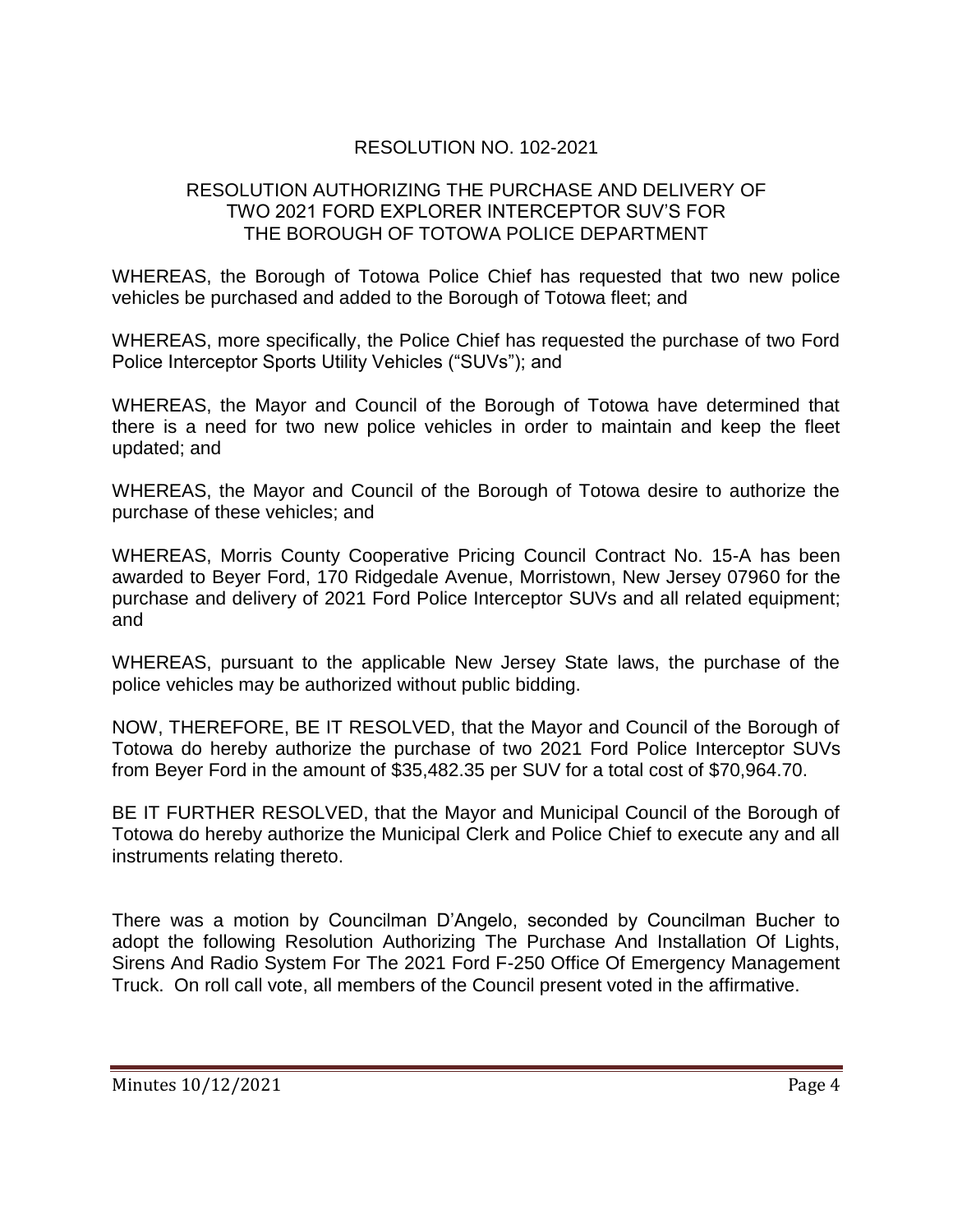# RESOLUTION NO. 103-2021

### RESOLUTION AUTHORIZING THE PURCHASE AND INSTALLATION OF LIGHTS, SIRENS AND RADIO SYSTEM FOR THE 2021 FORD F-250 OFFICE OF EMERGENCY MANAGEMENT TRUCK

WHEREAS, by Resolution No. 30-2021 dated January 26, 2021, the Mayor and Council of the Borough of Totowa authorized the purchase and delivery of one new 2021 Ford F-250 Truck for the Borough of Totowa Office of Emergency Management ("OEM"); and

WHEREAS, the vehicle will require the installation of emergency lights, sirens and a radio system; and

WHEREAS, the Mayor and Council of the Borough of Totowa desire to authorize the purchase and installation of the necessary lighting, sirens and radio system for the new 2021 Ford F-250 OEM Truck; and

WHEREAS, Morris County Cooperative Pricing Council Contract No. 41 has been awarded to Northeast Communications, Inc., 244 East Union Turnpike, Wharton, New Jersey 07885 for the purchase and installation of communications equipment; and

WHEREAS, pursuant to the applicable New Jersey State laws, the purchase of and installation of the lights, sirens, radio system and related equipment may be authorized without public bidding.

NOW, THEREFORE, BE IT RESOLVED, that the Mayor and Council of the Borough of Totowa do hereby authorize the purchase and installation of lights, sirens and radio system for the new 2021 Ford F-250 OEM Truck from Northeast Communications, Inc. in the amount of \$7,819.93.

BE IT FURTHER RESOLVED, that the Mayor and Municipal Council of the Borough of Totowa do hereby authorize the Municipal Clerk and OEM Coordinator to execute any and all instruments relating thereto.

A letter of resignation was received from Police Dispatcher Chase Schaffer. There was a motion by Councilman D'Angelo, seconded by Councilman Bucher to accept his resignation. On roll call vote, all members of the Council present voted in the affirmative.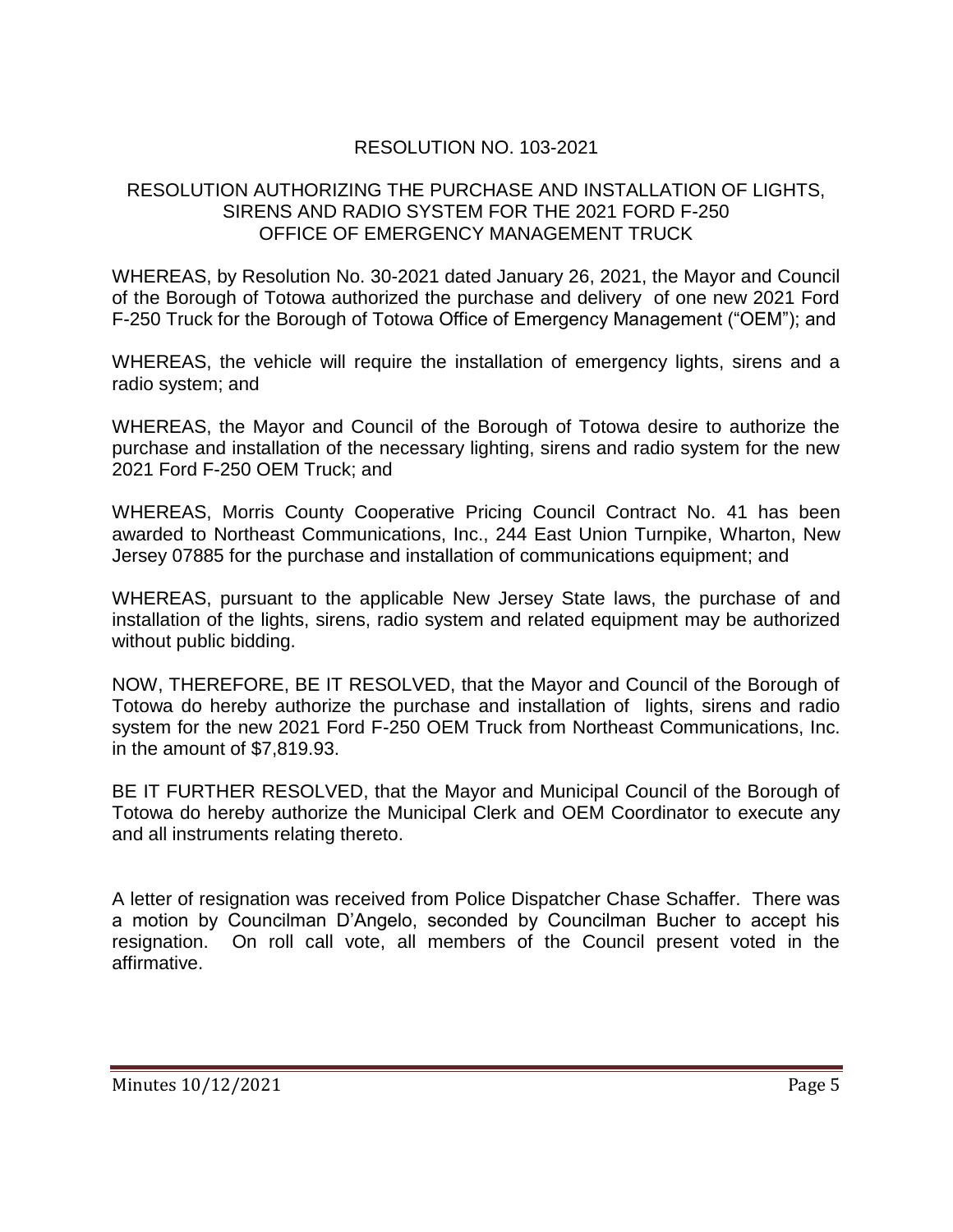A letter from the West Paterson Fire Department Chief thanking Fire Chief Rich Schopperth and the Totowa Fire Department for all their help during and after the flash flooding caused by Tropical Storm Ida was received and filed.

A letter from Riverview Park Fire Company, Inc. advising that Donald Warnet, Sr. has been nominated as their candidate for Fire Chief was received and filed.

COMMITTEE ON PUBLIC WORKS:

There was a motion by Councilman Bucher, seconded by Councilwoman Palazzo to accept the following bids for the 2021 NJDOT Municipal Aid Road Program. On roll call vote, all members of the Council present voted in the affirmative.

| Company                             | <b>Total Bid</b> |
|-------------------------------------|------------------|
| American Asphalt & Trucking, LLC    | \$507,625.60     |
| AJM Contractors, Inc.               | \$536,986.50     |
| <b>D&amp;L Paving Maintenance</b>   | \$541,700.53     |
| DLS Contracting, Inc.               | \$545,151.25     |
| Cifelli & Son                       | \$559,120.00     |
| <b>Marini Brothers Construction</b> | \$561,877.00     |
| 4 Clean Up                          | \$596,518.50     |
| Your Way Construction, Inc.         | \$599,418.07     |
| <b>Black Rock Enterprises, LLC</b>  | \$613,000.00     |

Upon the recommendation of the Engineer, there was a motion by Councilman Bucher, seconded by Councilwoman Palazzo to adopt the following resolution to award the contract to the lowest responsible bidder for the 2021 NJDOT Municipal Aid Road Program. On roll call vote, all members of the Council present voted in the affirmative.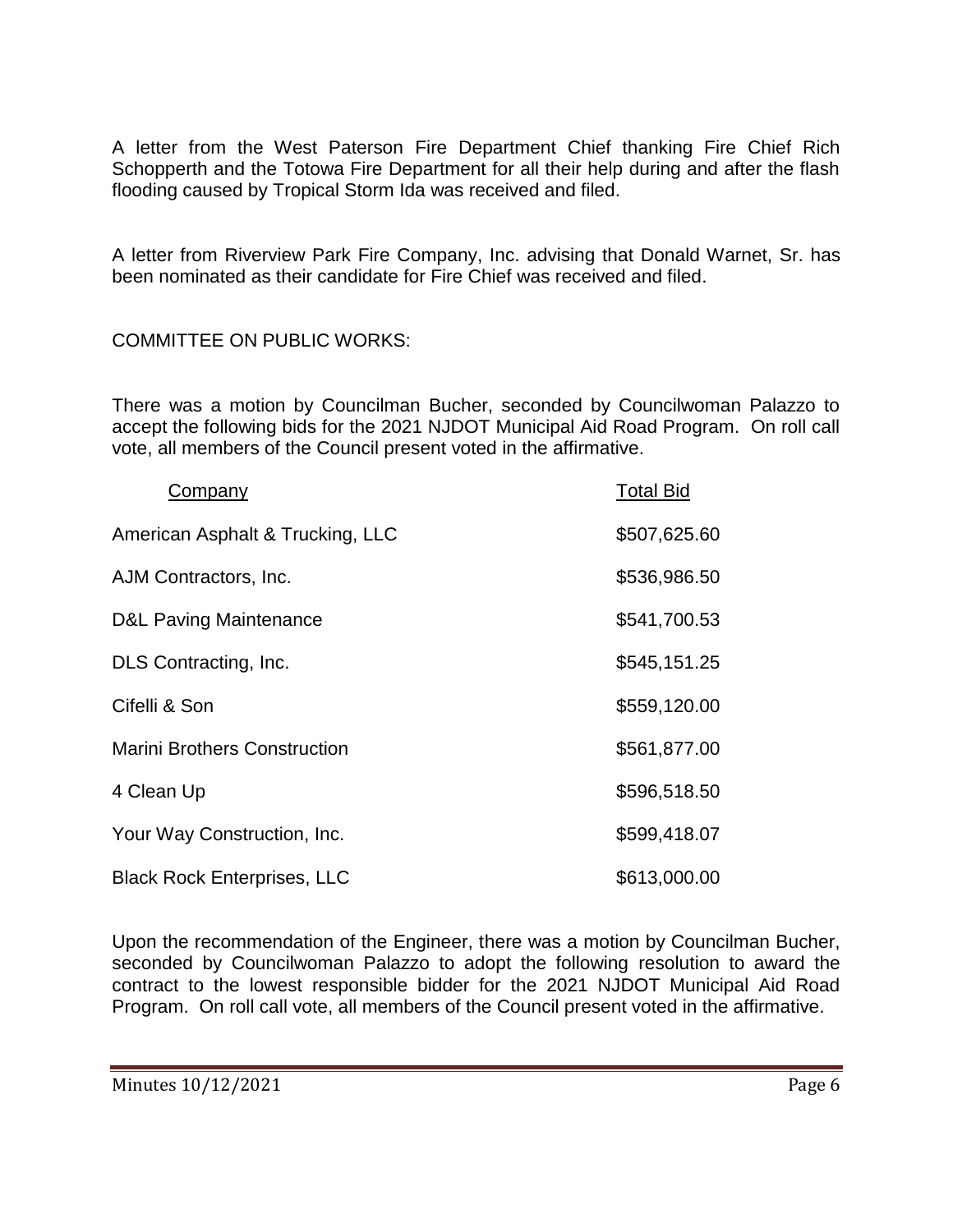# RESOLUTION NO. 104-2021

### RESOLUTION AWARDING CONTRACT FOR THE BOROUGH OF TOTOWA 2021 NJDOT MUNICIPAL AID ROAD PROGRAM

WHEREAS, the Municipal Engineer for the Borough of Totowa has recommended various improvements to streets throughout the municipality including sections of Artillery Park Road, Knox Terrace, Colonial Court, Knollwood Road and Stewart Terrace; and

WHEREAS, by Resolution No. 74-2021 dated June 29, 2021, the Mayor and Council of the Borough of Totowa authorized the Borough of Totowa Municipal Engineer, Richard A. Alaimo Engineering Associates, to provide design services, prepare bid documents, assist in the bidding process and supervise construction of the 2021 New Jersey Department of Transportation ("NJDOT") Municipal Aid Road Program Road Program; and

WHEREAS, the Mayor and Council of the Borough of Totowa did advertise for receipt of sealed bids in accordance with the specifications entitled "Specifications, Proposal and Contract Documents for Borough of Totowa FY 2021 N.J.D.O.T. Municipal Aid Program Improvements to Artillery Park Road, Knox Terrace, Colonial Court, Knollwood Road and Stewart Terrace, Passaic County, New Jersey, Contract No. 2021-1"; and

WHEREAS, the Borough of Totowa did receive sealed bids at its Municipal Building on September 30, 2021; and

WHEREAS, the apparent low bid was submitted by American Asphalt & Trucking, LLC, 24 Murray Street, West Orange, New Jersey 07052 in the amount of \$507,625.60, a copy of which is on file in the office of the Borough of Totowa Municipal Clerk; and

WHEREAS, the Municipal Engineer has reviewed the bids submitted and advised that the contractor is capable of completing the project; and

WHEREAS, the Mayor and Council of the Borough of Totowa have determined that the bid submitted by American Asphalt & Trucking, LLC be accepted as the lowest responsible bid.

NOW, THEREFORE, BE IT RESOLVED, that the Mayor and Council of the Borough of Totowa do hereby accept the bid of American Asphalt & Trucking, LLC for the 2021 NJDOT Municipal Aid Road Program as the lowest responsible bid for the total sum of \$507,625.60.